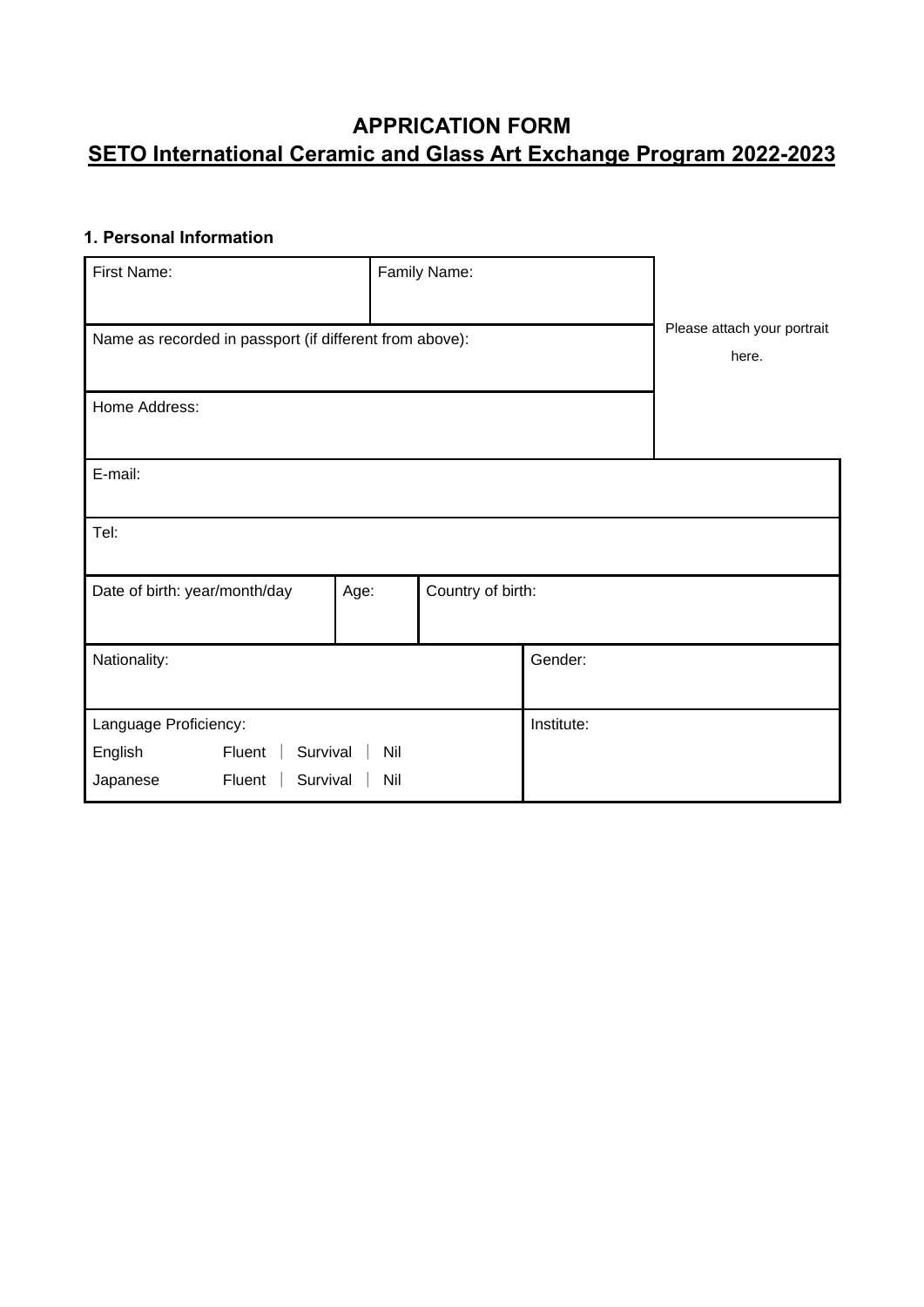#### **2. Personal History**

Please outline your academic history, employment history, main exhibitions, history of activities, awards received, etc.

Note: Please attach materials that will help to give a general understanding of your activities. (Pictorial records, pamphlets, etc.)

| Year |  |
|------|--|
|      |  |
|      |  |
|      |  |
|      |  |
|      |  |
|      |  |
|      |  |
|      |  |
|      |  |
|      |  |
|      |  |
|      |  |
|      |  |
|      |  |
|      |  |
|      |  |
|      |  |
|      |  |
|      |  |
|      |  |
|      |  |
|      |  |
|      |  |
|      |  |
|      |  |
|      |  |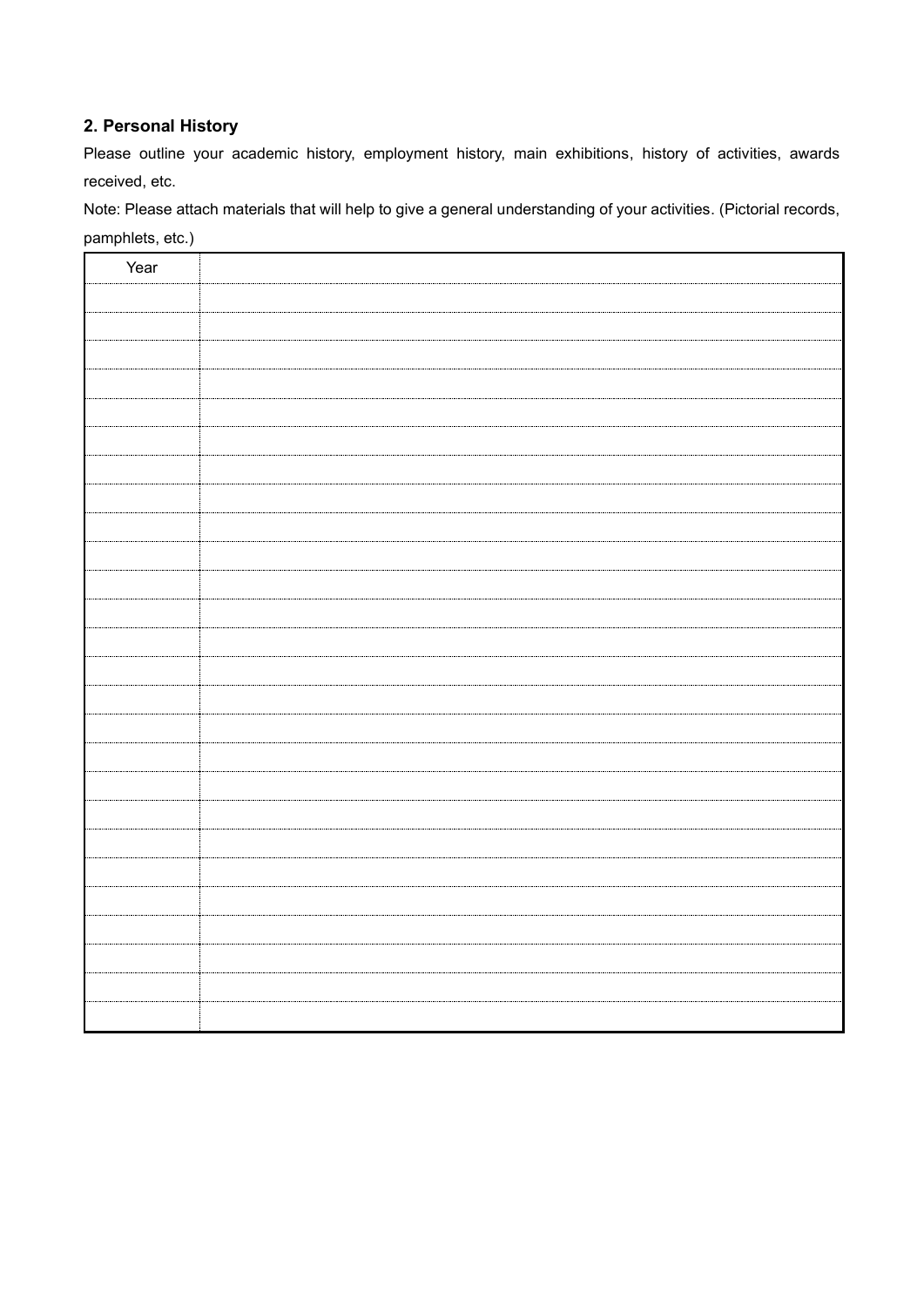### **3. Artist's Statement**

Briefly describe your main concerns as an artist. (max. 200 words)

#### **4. Your Plan for the residency**

|                                                                         | From                 |  | Until                |  |
|-------------------------------------------------------------------------|----------------------|--|----------------------|--|
| Your intended period                                                    |                      |  |                      |  |
| of stay                                                                 |                      |  |                      |  |
|                                                                         |                      |  |                      |  |
|                                                                         | (Year / Month / Day) |  | (Year / Month / Day) |  |
| Please outline the artwork that you intend to work on during your stay. |                      |  |                      |  |
|                                                                         |                      |  |                      |  |
|                                                                         |                      |  |                      |  |
|                                                                         |                      |  |                      |  |
|                                                                         |                      |  |                      |  |
|                                                                         |                      |  |                      |  |
|                                                                         |                      |  |                      |  |
|                                                                         |                      |  |                      |  |
|                                                                         |                      |  |                      |  |
|                                                                         |                      |  |                      |  |
|                                                                         |                      |  |                      |  |
|                                                                         |                      |  |                      |  |
|                                                                         |                      |  |                      |  |
|                                                                         |                      |  |                      |  |
|                                                                         |                      |  |                      |  |
|                                                                         |                      |  |                      |  |
|                                                                         |                      |  |                      |  |
|                                                                         |                      |  |                      |  |
|                                                                         |                      |  |                      |  |
|                                                                         |                      |  |                      |  |
|                                                                         |                      |  |                      |  |
|                                                                         |                      |  |                      |  |